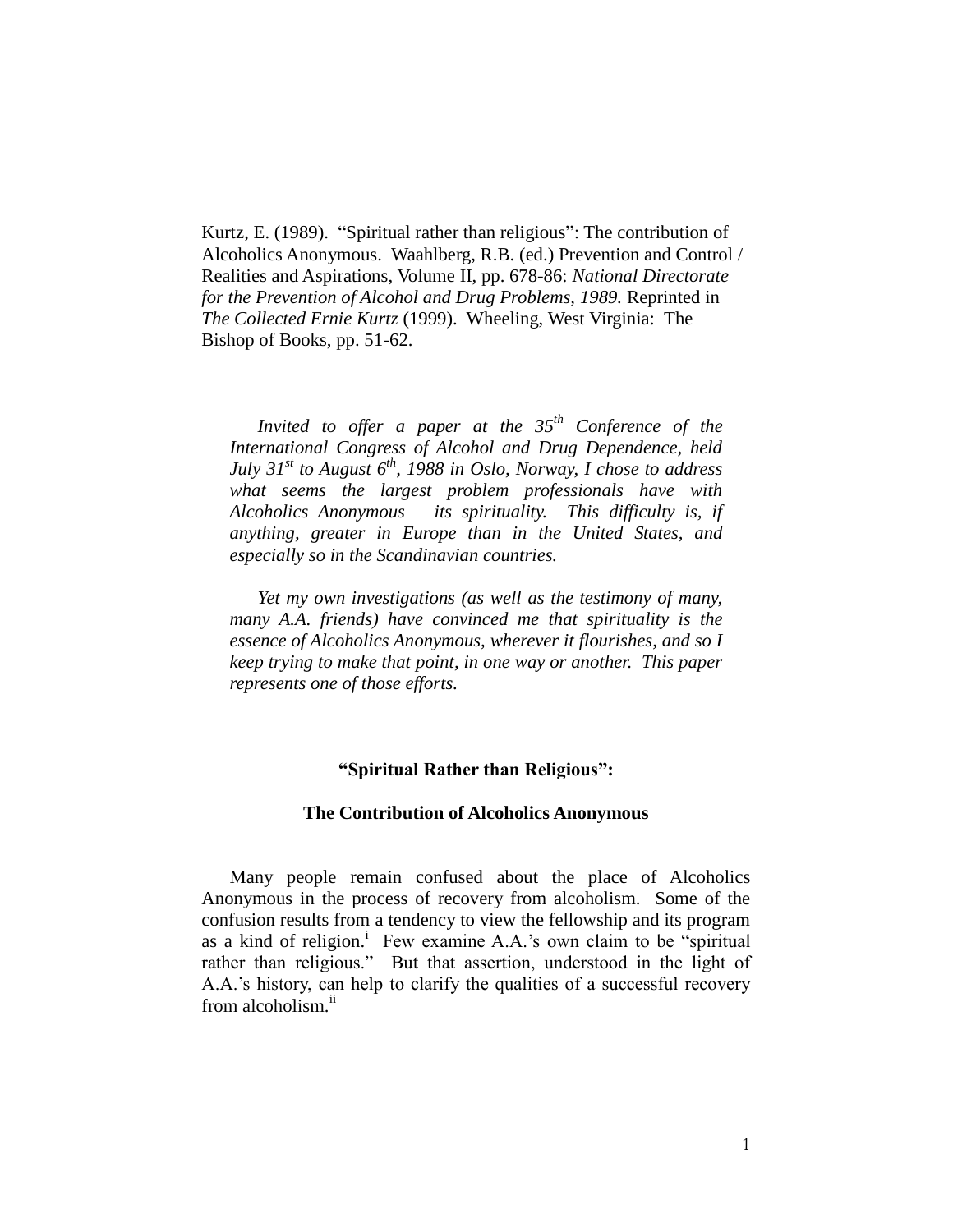Alcoholics Anonymous came into existence in the late 1930s, an offshoot of what was then named the "Oxford Group," which was an attempt to recapture what its participants thought to be first-century Christianity. The founding members of Alcoholics Anonymous departed the Group primarily because they found its adherents too religious for their taste. Although unconnected with any particular church or sect, devotees of the Oxford Group tended to be aggressively evangelical Protestant Christians who sought to convince especially the wealthy and the prominent that they possessed "the truth" in some unique way.<sup>iii</sup>

From the dawn of independent existence, A.A. members interpreted their program as offering a type of universal spirituality that can cohere with any religion or with none. First motivated by the desire to make Alcoholics Anonymous available to all, that effort was further shaped by the secularization from which in fact derives the modern usage of the term *spirituality*.<sup>iv</sup> This emphasis has also been aided by A.A.'s selfconsciousness of being influenced by the philosopher William James and the psychiatrist Carl Jung, two thinkers who reflected unconventional spirituality by their example of taking religious insight seriously without adhering to any specific theology.

But A.A.'s greatest self-awareness involves its members' sense that their program derives especially from their own experience. That experience issued in both a "way of life" and a way of conveying that way of life – the telling of stories that "disclose in a general way what we used to be like, what happened, and what we are like now."<sup>v</sup> What follows will examine the discoveries and the themes that emerge from that practice.

### **DISCOVERIES**

Four assumptions, each discovered by the earliest members' experience, frame the A.A. understanding of spirituality and of its role in recovery from alcoholism.

The first discovery concerned the vital importance of "the spiritual," properly understood. Newcomers to Alcoholics Anonymous, it was recognized, required a new understanding of "the spiritual" as much as they needed an understanding of alcoholism as disease or malady or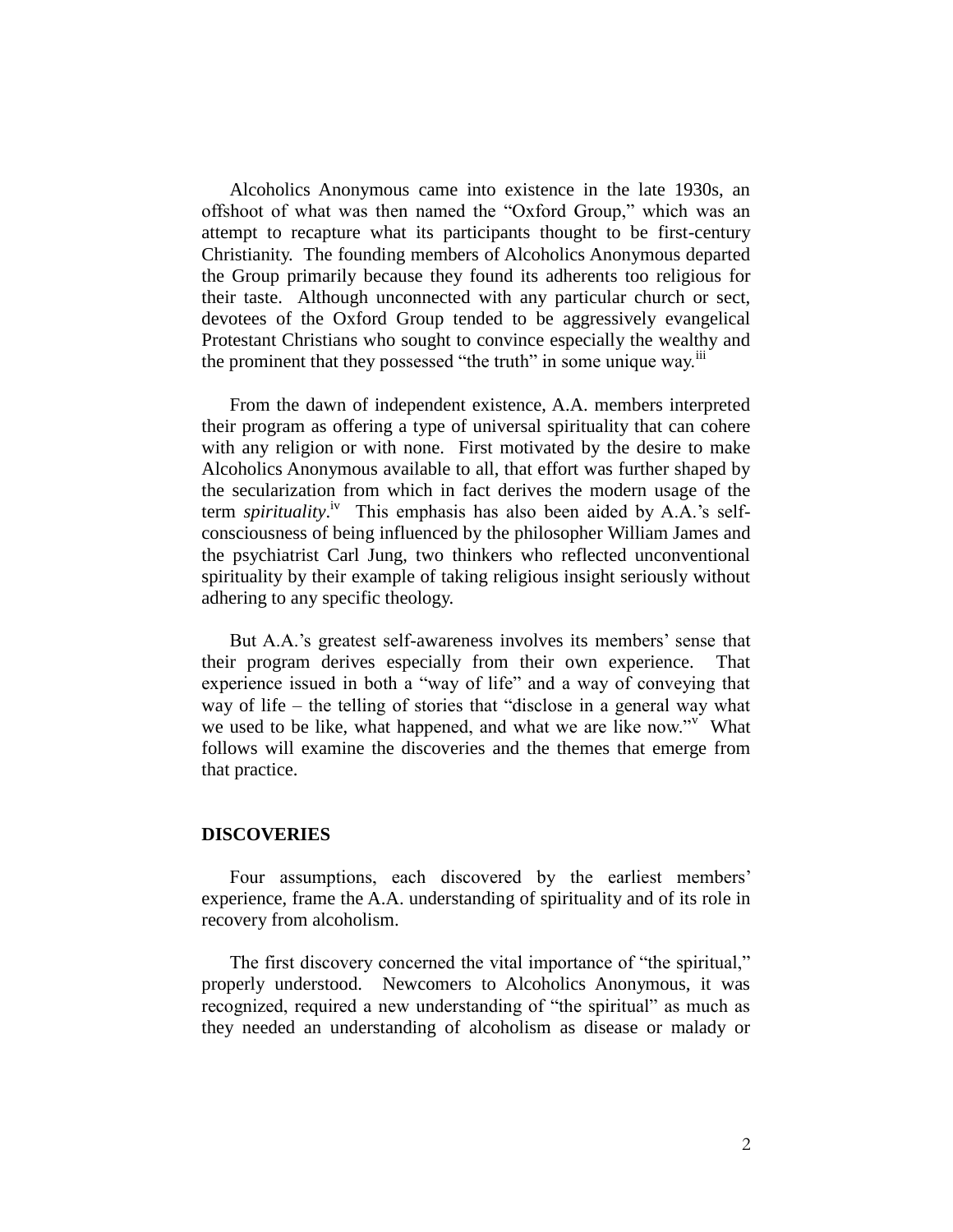obsession-compulsion. Their earliest endeavors taught the first A.A. members that the alcoholic, in order to recover, had to abandon *two* misconceptions: his old notion of alcoholism/alcoholic, which thwarted recognition of his condition; and his old notion of "the spiritual," which impeded recovery from that condition. The stories told at meetings served to shatter *both* false stereotypes.<sup>v1</sup>

Secondly, the earliest members of Alcoholics Anonymous soon came to realize that especially in the area of "the spiritual," there existed a deep difference between "magic" and *miracle*. "Magic" involved the claim and the demand to control, to manipulate, and seeking the magical was recognized to be the antithesis of recovery spirituality, for it replicated the experience of alcoholic drinking. The early A.A.s thus came to see the spirituality necessary to recovery as involving not the seeking of the magical, but being open to *miracle* – accepting life as *mystery* to be lived rather than "problem" to be solved.<sup>vii</sup>

Related to "miracle rather than magic" was the third discovery – the earliest members' vivid experience of the *open-endedness* of "the spiritual." This awareness issued in the fellowship's emphasis on "progress rather than perfection" as well as in co-founder Bill W's favorite image of "Pilgrim's Progress."<sup>viii</sup> Two manifestations of this third assumption have waxed and waned within A.A.'s story: the emphasis on being "teachable," wherein a classic virtue  $-$  docility  $-$  is given a new name; and an understanding of the essence of A.A. spirituality as its being a "spirituality of not having all the answers." Both preserve the original vision of Alcoholics Anonymous in establishing its own identity by leaving the Oxford Group.

Finally, those manifestations of open-endedness in turn bridge to the fourth experiential assumption concerning spirituality that the earliest members discovered despite their own many efforts to deny it: "the spiritual" necessarily *pervades*. It is not some kind of separate category, but is rather the glue that *makes* "the whole." As the stories in the "Into Action" and "Working With Others" chapters of the book *Alcoholics Anonymous* reveal, any attempt to segregate some aspect of one's life from "the spiritual," any failure of honest application of the whole of the A.A. program to the whole of one's life, inevitably led to relapse.<sup>ix</sup>

Yet language limps, and so members of Alcoholics Anonymous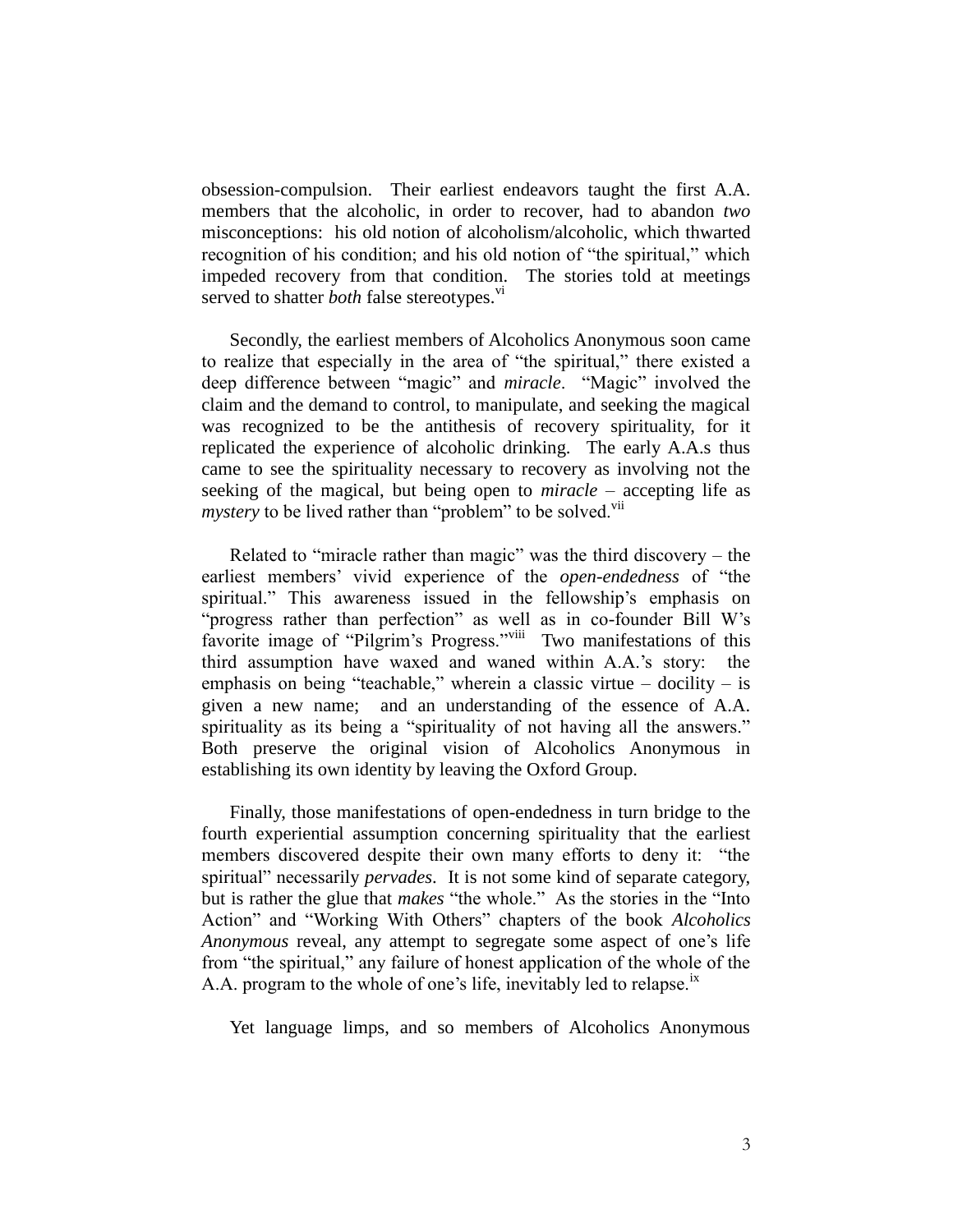commonly speak of "the physical, the mental, and the spiritual" as if distinct. This is one reason why "the spiritual" in A.A. is less talked about directly than transmitted by *story*. Such unity, the unity inherent in "the spiritual," is best conveyed by *story*. Only story can begin to reveal the connections between thinking and acting and willing and feeling, the unity that is at the core of the A.A. experience of sobriety.

A.A. storytelling, like all spirituality, involves not "talking about it" but the actual living of certain qualities. The practice of telling stories in the format of "what we used to be like, what happened, and what we are like now" actually elicits and reinforces those qualities – those thematic realities that we now turn to explore. Thus, storytelling is the primary way in which sobriety, spirituality, is not only transmitted but grown in. In the very telling of one's own story, one sees/feels/acts – one *experiences* – those qualities: Release, Gratitude, Humility, and Tolerance.

# **THEMES**

### **RELEASE**:

The first "theme" elicited even as it is described is that of freedom or, better, RELEASE. Its language may be of "weight lifted," or "chains fallen away," or perhaps of "a light turned on": what predominates is the sense, the experience, of being freed. Note that the experience is of *being freed* rather than of "gaining freedom" – which is why the term RELEASE seems more appropriate. The emphasis is on the sense of release rather than of any kind of control or triumph. RELEASE is not "gained"; rather, it *happens*.

Predominant in this first theme is the sense of *wonder*. The A.A. member does not tell his or her story in order to "attain" release; yet the experience of release does emerge from the practice of telling one's story. As one philosopher has observed, "When we let the truth about ourselves be revealed, we experience a kind of release"x: note "let", rather than some kind of exhibitionism. The sense of *wonder*, and therefore as we shall see of gratitude, arises in part because the experience is beyond one's purpose.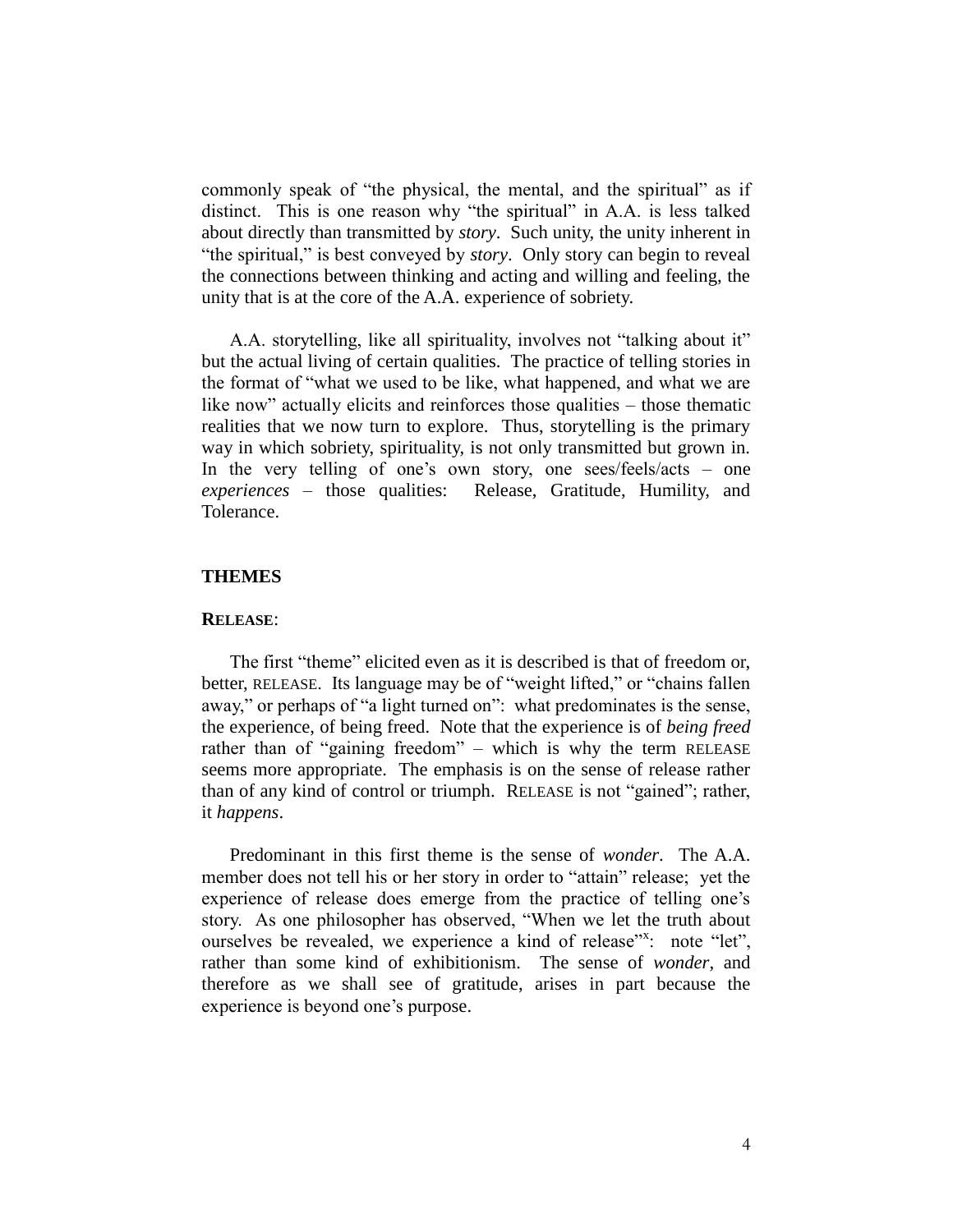Also noteworthy is how this language of "Release" reflects the core insight of the mystical tradition: the paradox that one attains the sense of "release" only if one oneself releases, *lets go*. This mystery of "surrender" is urged by the Pietist "Let go and let God," which has become an A.A. axiom.

### **GRATITUDE**:

GRATITUDE, the second theme, is the only one of the themes commonly mentioned by name within Alcoholics Anonymous. The significance of A.A.'s emphasis on *gratitude* may best be understood by borrowing words first spoken of a far more dire reality than alcoholism:

No one is as capable of gratitude as one who has emerged from the kingdom of night. . . . We know that every moment is a moment of grace, every hour an offering; not to share them would mean to betray them. Our lives no longer belong to us alone; they belong to all those who need us desperately.<sup>xi</sup>

Gratitude flows directly from the sense that "Release" is a *gift*: unearned, unmerited, not attained by being "deserved"; in fact, not "attained" at all. This sense of "gift" has been largely lost in our culture, with its ritual occasions of giving. We seem almost to need an excuse to give or to receive a gift!

For a true gift, a spontaneous boon such as "Release," the only possible response is *gratitude*. What is "gratitude?" It is the only possible response to *gift*. And what is that "response"? Especially within a "way of life" that necessarily involves a way of thinking, that response, that gratitude, is not a "feeling" but rather a kind of *vision* that enables recognizing how "gifted" we are, how much we have received. "Spirituality" has been defined as the ability to see the hand of God at work in the world.<sup>xii</sup> In such an understanding, gratitude is the foundation and linchpin of spirituality.

Like the *release* experienced "when we let the truth about ourselves be revealed," gratitude connects in a special way with *story*. The concepts "think, thank, remember" are intimately related:

"Think" and "thank" are kindred roots, and the German word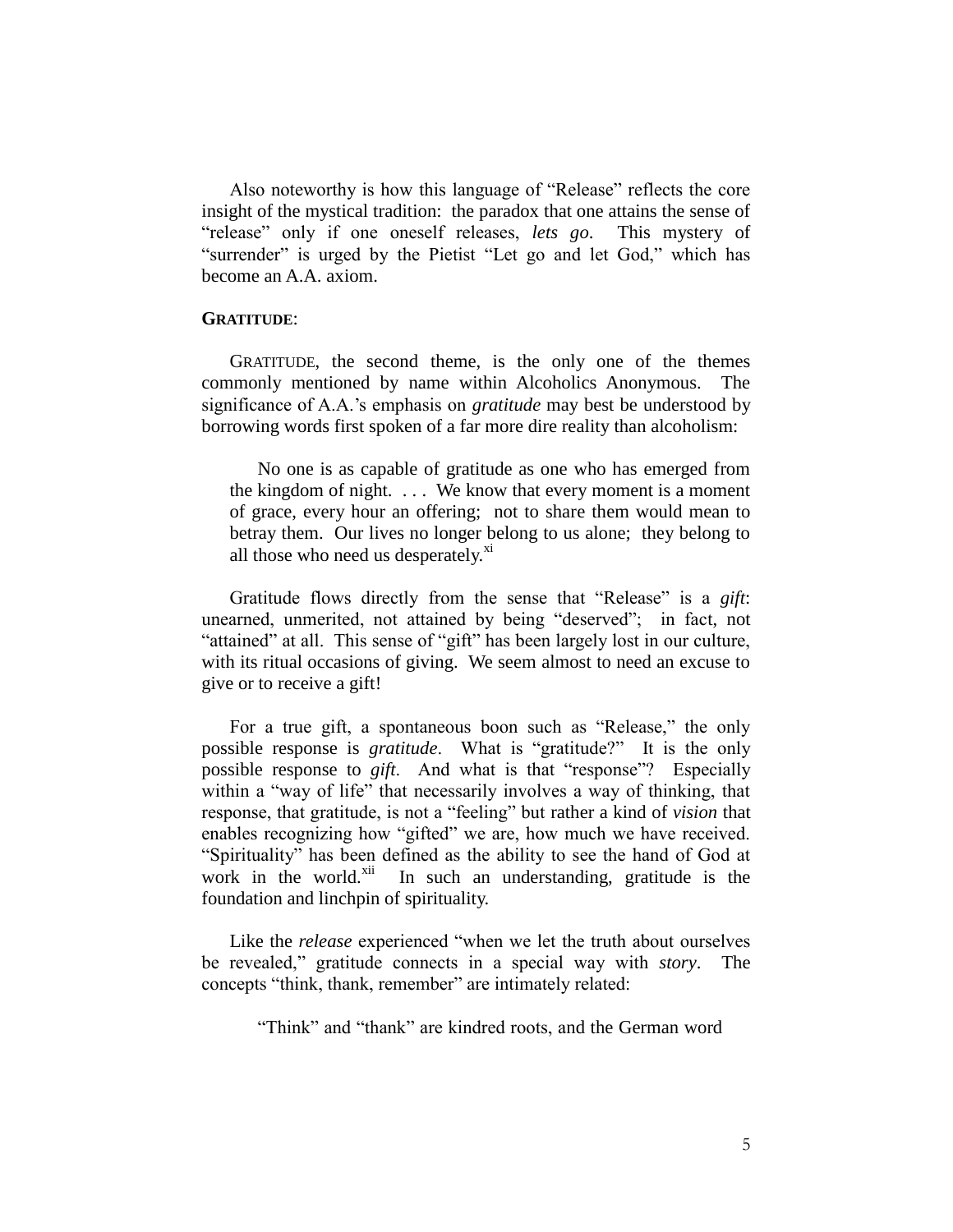*an-denken* – literally, "to think on" – means to *remember*; hence, think, thank, and remembrance are related notions. Real thinking, thinking that is rooted in Being, is at once an act of thanking and remembrance.<sup>xiii</sup>

Or again, from a different source:

Thinking is a kind of thanking. In thanking, we accept the gift of existence. In accepting ourselves, we become ourselves. As released, we gratefully enter into the play of which we are already a part. Releasement means "homecoming." Thinking as thanking means loving.<sup>xiv</sup>

Gratitude is that vision that enables recognizing – truly *seeing* – many such gifts. As the insight embodied in Japanese Naikan therapy attests, gratitude heals.<sup>xv</sup> Most stories told in Alcoholics Anonymous further suggest that perhaps the greatest gift is that of the ability *to* give, without any expectation of return, precisely because one has discovered the nature of *gift*. Profound connections thus exist between gratitude and A.A.'s Eleventh Step, wherein the member seeks to improve "conscious contact with God."

# **HUMILITY**:

The third theme, HUMILITY, refers to acceptance of the middleness, the *both-and-ness* of one's human condition. The spirituality of Alcoholics Anonymous here most clearly reveals its inspiration in that tradition of wisdom that has informed mainline Western understanding. To be human, the ancients suggested, was to be "less than the gods, more than the beasts, yet somehow also both." Later ages captured the same insight in the vision that to be human was to be *both* "beast and angel," as Pascal's "He who would be an angel becomes a beast" cautioned.

Humility, according to this insight, involves accepting that being thus in the middle, being human, is "good enough." As this acceptance has been urged in terms that did not originate in A.A. but are surely true to A.A. spirituality: "You can do something, but not everything"; "You alone can do it, but you cannot do it alone." Some find this significance reflected in the classic prayer-posture of kneeling, which is interpreted as an embrace of this "half-way" position.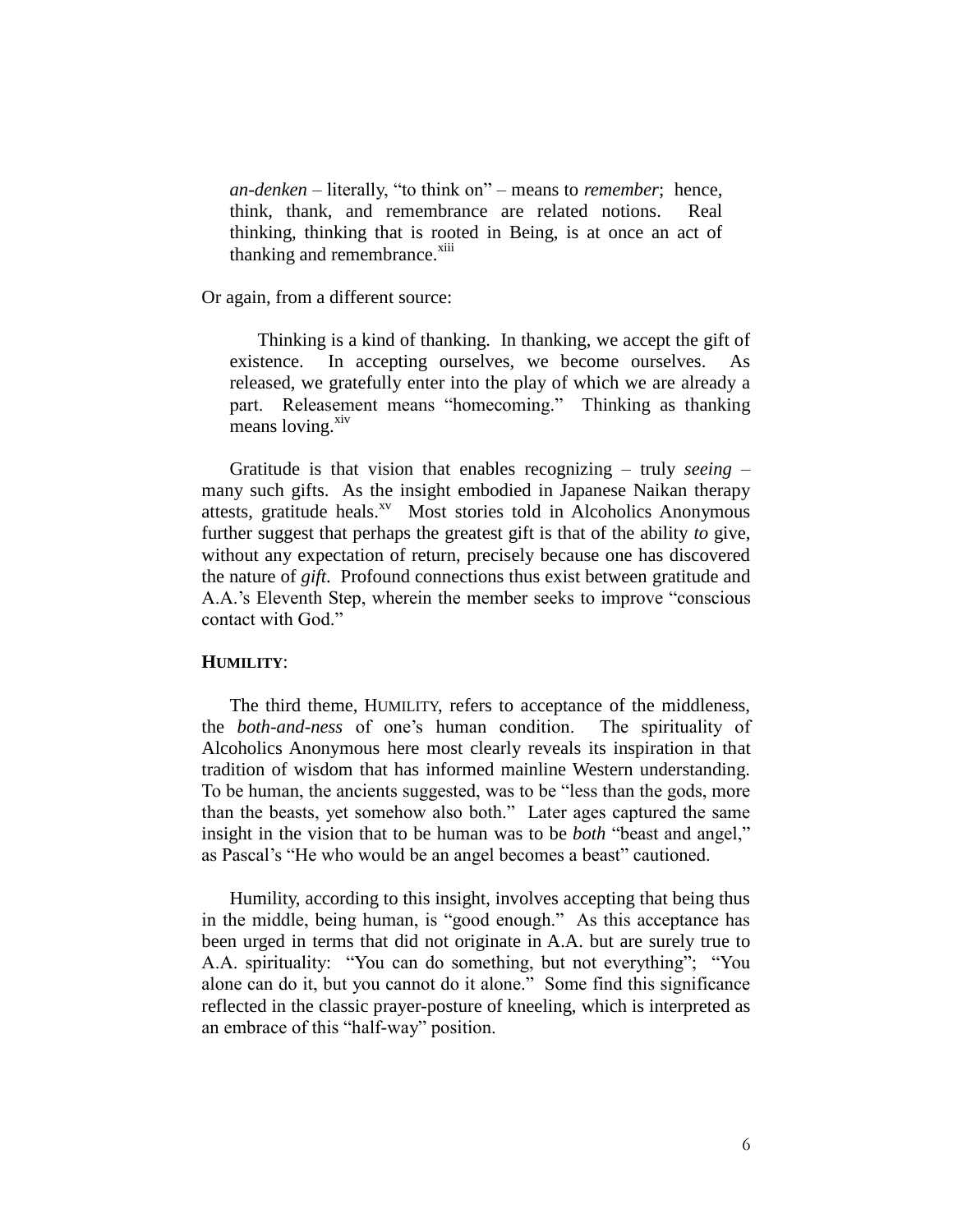Within A.A., humility is less addressed directly than as related to *humor*, for the source of all humor resides precisely in the *incongruity* that is the essence of the human condition. To laugh at oneself signals the humility that accepts one's own imperfect humanity. A sense of humor bespeaks recognition that, at least at certain of life's moments, the most profound choice available is between fighting self and laughing at self. As the "Big Book," *Alcoholics Anonymous*, observes in italics: ". . . *we have stopped fighting anybody or anything. We have to!*xvi

Humility issues also in the sense of belonging, of *fitting in*, the quest for which so many have suggested may be found at the root of alcoholism.<sup>xvii</sup> Thus arise the "peace," "harmony," and sense of "being at home" – with one's alcoholism, with one's humanity, with larger reality – that differentiate sobriety from dryness and that characterize what Alcoholics Anonymous presents as "serenity," which is but a synonym for spirituality and indeed for what an earlier generation termed "sanctity."

### **TOLERANCE**:

A further note on the nature of "spirituality" affords an apt transition to the final theme of TOLERANCE. "The spiritual" is that which does not diminish as more participate in it. And it makes no difference whether they participate differently. Within A.A., the term *tolerance* sometimes passes under the aliases of "serenity" or "acceptance."<sup>xviii</sup>

The root of tolerance within Alcoholics Anonymous is obvious. If one accepts one's own both-and-ness -- and, perhaps even more importantly, the both-and-ness or imperfection of those whom one loves and respects -- one may become able to move toward accepting the imperfections of others of whom one is not so fond. This lesson did not come easily to early A.A., as many of co-founder Bill W's letters reveal.

Nobody can cause more grief than a power-driven guy who thinks he has got it straight from God. These people cause more trouble than the harlots and drunkards. . . . I have had spells of that very thing, and so I ought to know. $x$ <sup>xix</sup>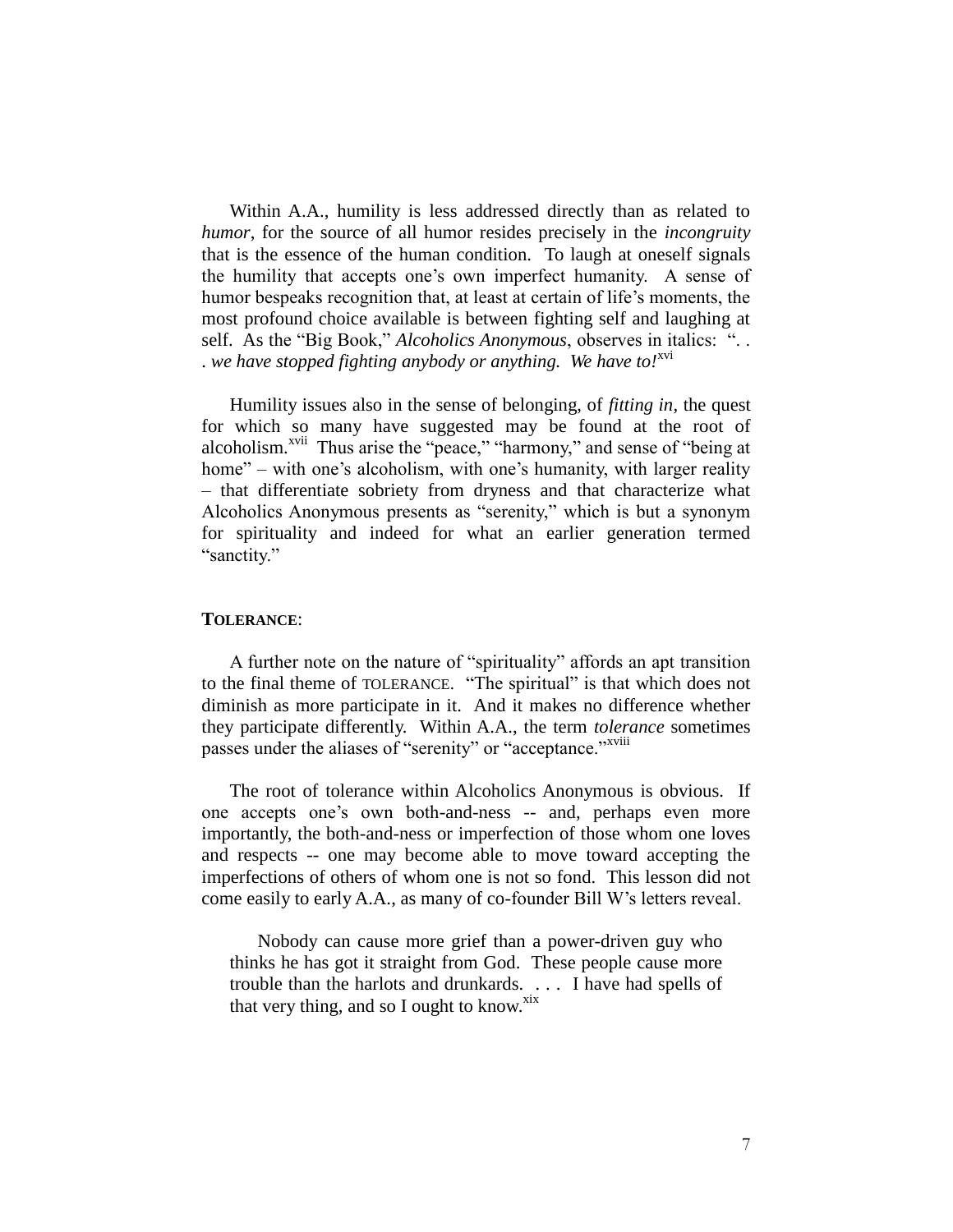In the early days of A.A. I spent a lot of time trying to get people to agree with me, to practice A.A. principles as I did, and so forth. For so long as I did this,  $\ldots$  A.A. grew very slowly.<sup>xx</sup>

As early as 1945, confronting a tendency in which he foresaw danger to Alcoholics Anonymous, Bill had observed in the newborn *A.A. Grapevine*:

The way our "worthy" alcoholics have sometimes tried to judge the "less worthy" is, as we look back on it, rather comical. Imagine, if you can, one alcoholic judging another! $^{XX1}$ 

A bare month before, in a presentation to the Yale Summer School of Alcohol Studies, Bill responded to a somewhat truculent request for "a brief summary of how A.A. works" by quoting his fellow co-founder, Dr. Bob Smith: "Honesty gets us sober, but tolerance keeps us sober."<sup>XXII</sup>

The popular A.A. slogan, "Live and Let Live," of course inculcates tolerance, but that quality is more effectively fostered within Alcoholics Anonymous by the *variety* of stories offered at each meeting. Members are encouraged, "Identify, don't compare"; but they then hear many different examples of how different sober alcoholics implement A.A.'s simple Twelve-Step program. The stories told reveal both sameness and difference. But the sameness that is rooted in shared weakness allows the differences that arise from diverse strengths to be appreciated rather than resented, to be seen as enriching rather than threatening. This is not *mere* "tolerance" but active appreciation.

The world has known religious wars, but spirituality has historically been spread precisely by "heresy." Perhaps the greatest proof that Alcoholics Anonymous is "spiritual rather than religious" may be found in the reality that A.A. grows by heresy. Probably half the A.A. groups in existence originated when some small number of sober alcoholics, dissatisfied with how their group conducted a meeting or whatever, split off and began holding their own meeting and eventually formed their own new group. The welcoming of that outcome is as common within Alcoholics Anonymous as it is rare outside its fellowship.

### **A Note on Conversion**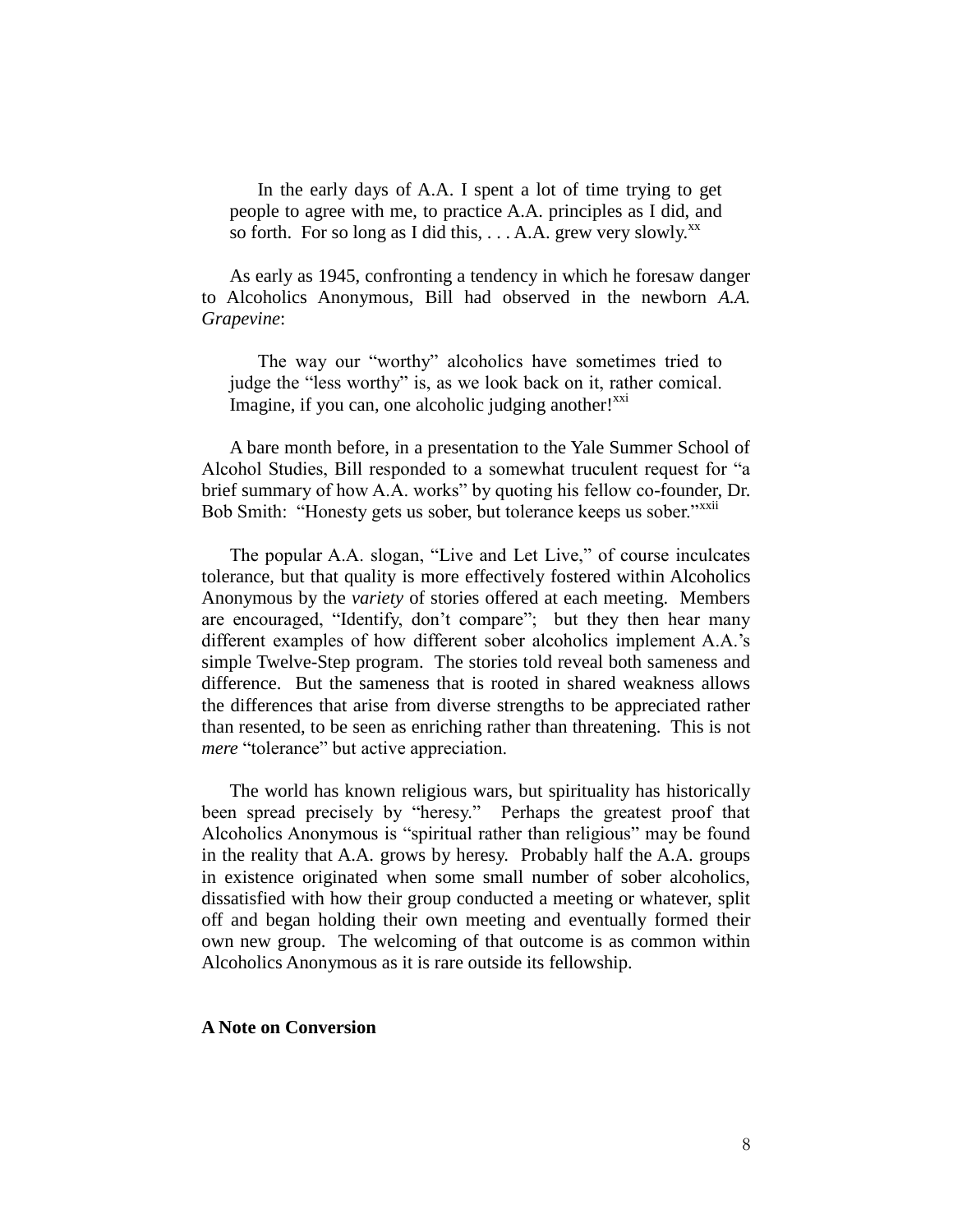Most spiritualities recognize as crucial some point at which an individual experiences a sense of fundamental change. This crisis is classically termed *conversion*. In the A.A. story format detailing "what we used to be like, what happened, and what we are like now," *what happened* generally describes some kind of "turn around" or "about face." This is "conversion" in the ancient sense of *metanoia*: a sense of movement in a different direction. One way of understanding "the spiritual" is as that by which people believe they have been and are profoundly changed.

A classic formulation of the process of this conversion views its change as involving four stages. According to this insight, conversion begins with a "first awareness" of some defect or lack in oneself, and this awareness includes also the discovery of one's own impotence, one's inability to do anything about that flaw.

There follows the "first response," which involves *acceptance* of self as flawed, which in its turn entails a "letting go," a "turning over to," an "asking for help." This final dimension is the first "religious" act, the cry for help that is prayer.

Next, usually after some time, there follows the "second awareness": one begins to notice the flaws and lacks of others, *and* that those others are as unable to rid themselves of those defects as one had oneself been.

This second awareness is thus succeeded by the "second response", a sense of likeness to and of oneness with other humans *precisely as flawed*. So it is that one comes to experience pity and compassion, rather than blame and separation, when confronted by reality's imperfection.

In the thought of Julian of Norwich, a recently rediscovered fourteenth-century mystic who reflected this understanding, a corollary followed – one profoundly appropriate to the experience of Alcoholics Anonymous: "What hinders our spiritual growth more than anything is our failure to believe that God will bring and is now bringing to completion in us the work he has begun."

This classic understanding parallels the conversion actually experienced within Alcoholics Anonymous in three ways. For A.A.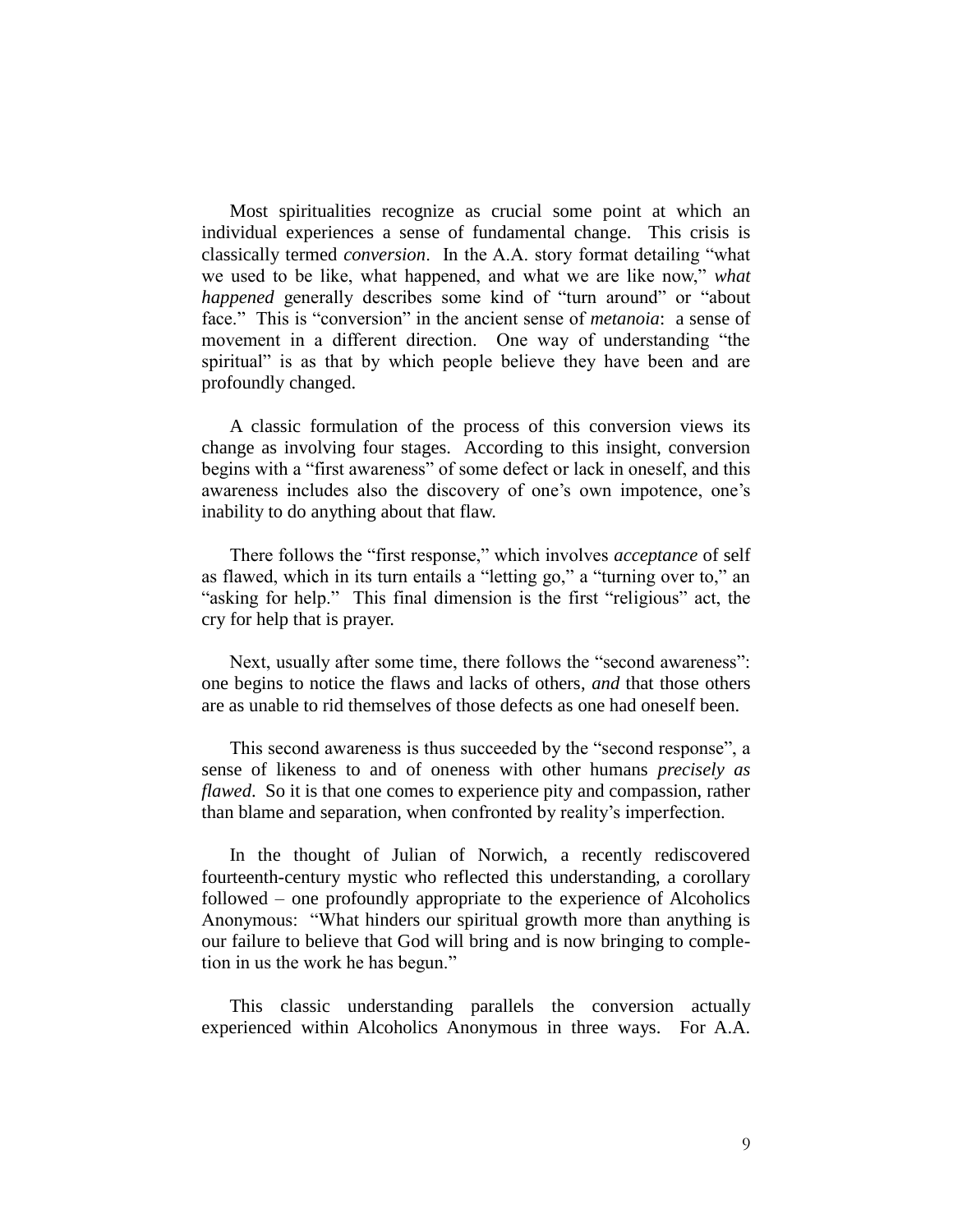members, the difference between active alcoholism and sober recovery is (1) experiential rather than dogmatic, (2) involves essentially a movement from falseness to truth, and (3) comprises new understandings arrived at through a re-thinking and re-telling of one's story.

### **CONCLUSION**

This paper has examined, in historical context, nine topics that illuminate the claim of the fellowship of Alcoholics Anonymous that its program is "spiritual rather than religious." From A.A.'s origins, most members have found in that claim an encouragement that has fostered a way of life and of thinking that has contributed to their recovery and sobriety. In some ways, for at least some individuals, A.A.'s revelation that and how one might be "spiritual" without being "religious" may be its greatest contribution. And I suspect that, given the opportunity, this may prove to be even more significant in nations other than the United States and Canada.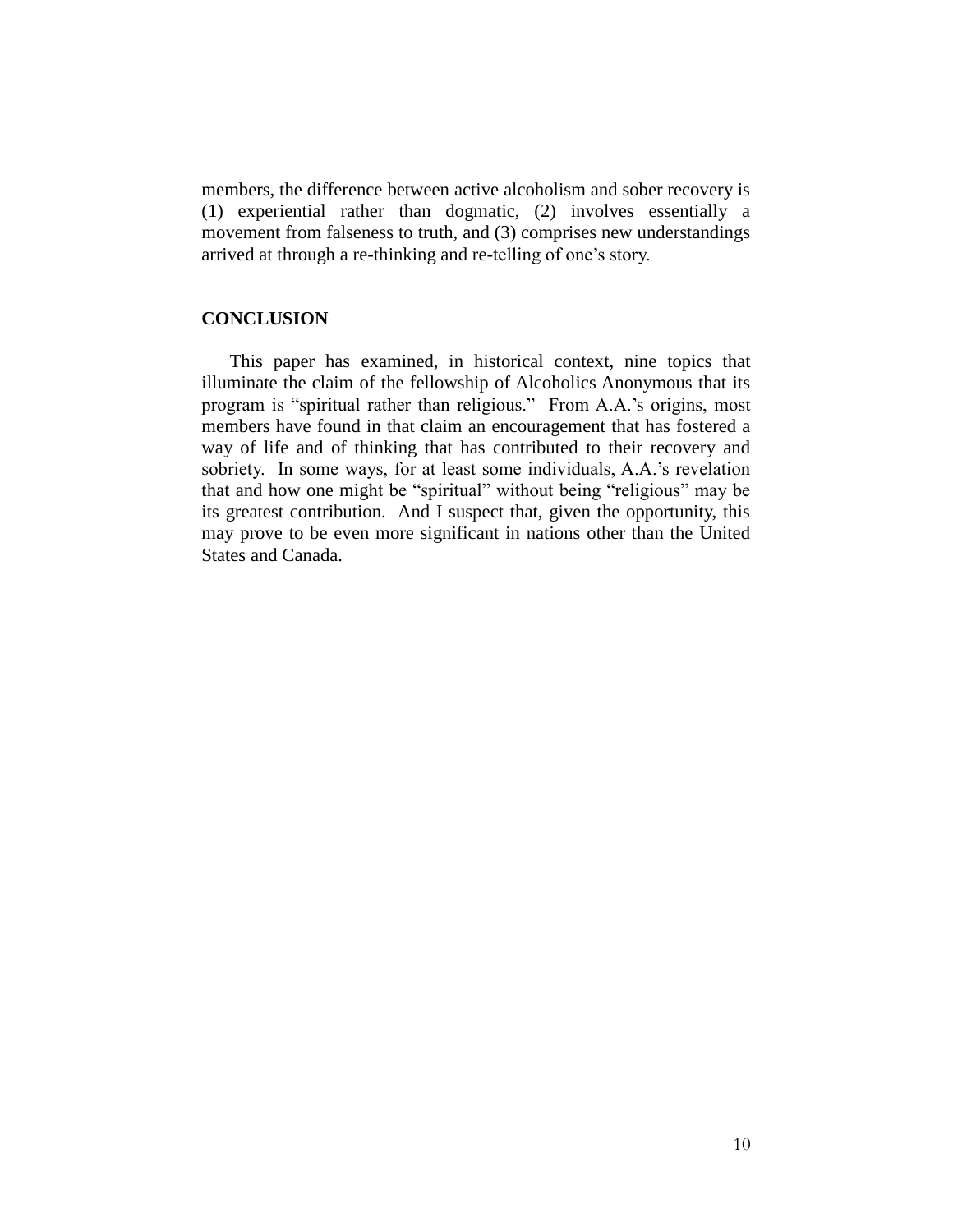# **N O T E S**

i 1. *Cf*., e.g. Robert Freed Bales, "Social Therapy for a Social Disorder," *Journal of Social Issues* vol. 1, no. 3 (1945), 14-22; Margaret Bean, "A.A. and Religion," *Psychiatric Annals*, vol. 5, no. 5 (1975), 52- 55; more recently, James Christopher, *How to Stay Sober: Recovery Without Religion* (Buffalo, NY: Prometheus Books, 1988).

ii 2. The analysis that follows derives from the research represented by my book, *Not-God: A History of Alcoholics Anonymous* (Center City, MN: Hazelden, 1979), but also from continuing research in the monthly journal of Alcoholics Anonymous, *The A.A. Grapevine*, which has been published continuously since June 1944.

iii 3. *Cf*. Walter Houston Clark, *The Oxford Group: Its History and Significance* (New York: Bookman Associates, 1951); Reinhold Niebuhr, "Hitler and Buchman," *The Christian Century* (October 7, 1936), 1315-1316; Kurtz, *A.A.: The Story*, pp. 48-51.

iv 4. *Cf*. Simon Tugwell, *Ways of Imperfection: An Exploration of Christian Spirituality* (Springfield, IL: Templegate, 1985) pp. vii-ix; Richard Wightman Fox, "Putting Religion in Its (Pivotal) Place," *Reviews in American History*, vol. 16, no. 1 (March 1988), 59-64.

v 5. *Alcoholics Anonymous*, 3rd ed., (New York: Alcoholics Anonymous World Services, 1975), p. 58.

vi 6. *Cf*., for two very early and very clear statements of this discovery, Bill W. [A.A. co-founder] (New York) to Dorothy S., 8 January 1940; and to Ted P., 25 March 1940.

vii 7. This emphasis first appears in *A.A. Grapevine* articles by two non-members important in A.A.'s earliest history, Rev. Samuel Shoemaker and Rev. Edward Dowling, S.J.; for an early use of these terms by members, *cf*. *AAGV*, February, 1948, page 5, reporting a discussion on the topic "What makes A.A. work?"

viii 8. *Cf*. Kurtz, *Not-God*, pp. 244-247.

ix 9. *Alcoholics Anonymous*, pp. 72-103.

x 10. Michael E. Zimmerman, *Eclipse of the Self* (Athens, OH: Ohio University Press, 1981). p. 58.

xi

 $\overline{a}$ 

11. Elie Wiesel, 1986 Nobel Peace Prize Acceptance Speech, as